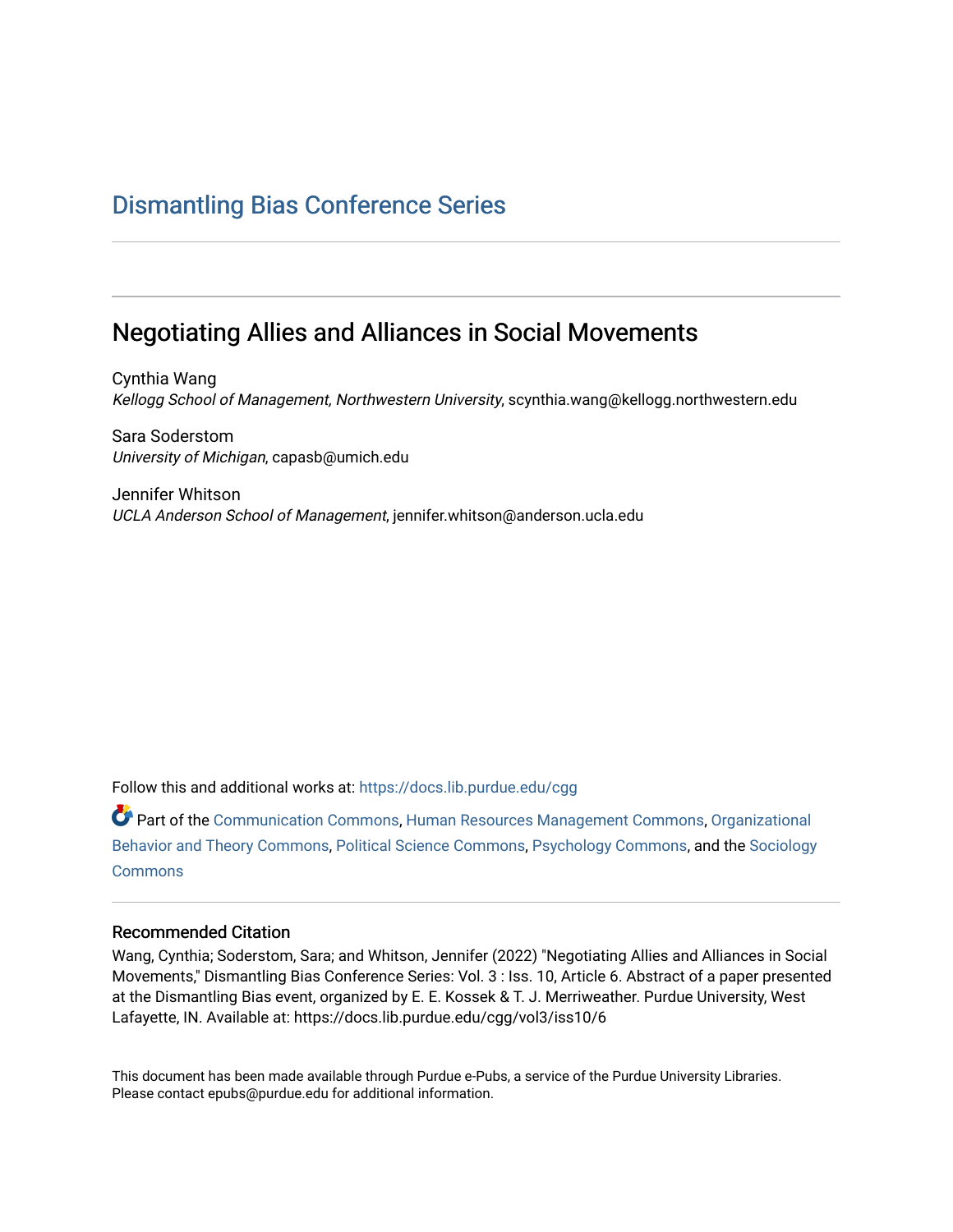## **Negotiating Allies and Alliances in Social Movements**

Cynthia Wang Dispute Resolution and Research Center and Management & Organization Department Kellogg School of Management Northwestern University e-mail: [scynthia.wang@kellogg.northwestern.edu](mailto:scynthia.wang@kellogg.northwestern.edu)

> Sara Soderstrom Organizational Studies and Program in the Environment University of Michigan [capasb@umich.edu](mailto:capasb@umich.edu)

> > Jennifer Whitson UCLA Anderson School of Management University of California, Los Angeles email: [jennifer.whitson@anderson.ucla.edu](mailto:jennifer.whitson@anderson.ucla.edu)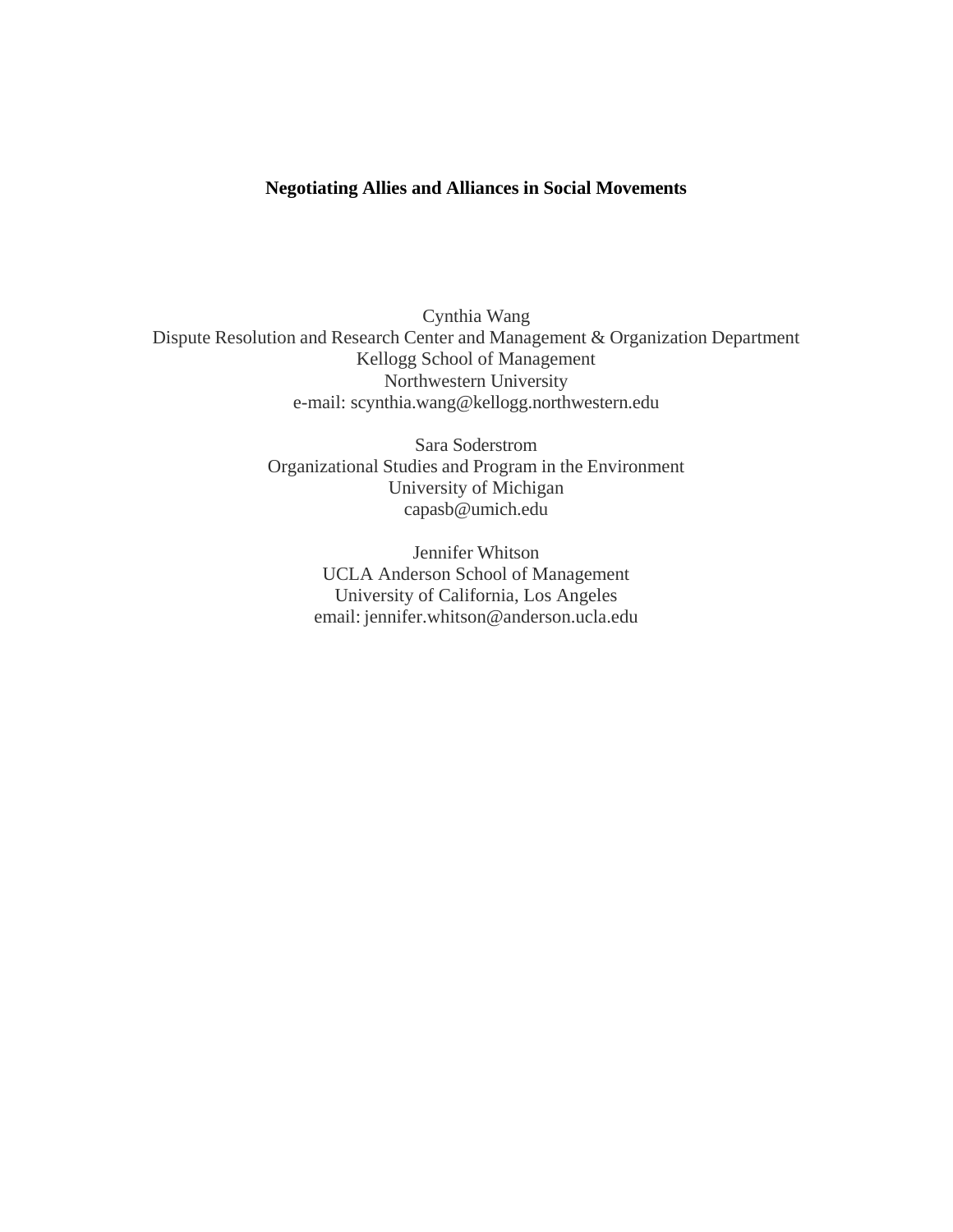## **Abstract**

Intergroup conflict fuels antipathy, prejudice, and can even incite violence (Allport, 1954). However, some types of intergroup conflict can also be productive, stimulating complex thinking that aids in decision-making (Loyd et al., 2013) and encouraging social and organizational change (McDonnell et al., 2015). One potentially productive form of intergroup conflict is that of social movements, which mobilize people to take part in collective action in support of a cause (McCarthy & Zald, 1977; McDonnell et al., 2015). For activists within social movements to successfully instigate change, they need to secure organizational allies, or "potentially sympathetic employees affiliated with the target institution who might lend internal support to accomplishing movement goals" (Wang, Whitson, King, & Ramirez, 2021).

Recent work suggests that there are barriers to social movement activists gaining allies in the targeted institutions they hope to change (Wang et al. 2021), including the extreme political divide that currently exists within the United States (Finkel et al., 2021). Our work seeks to understand how activists can successfully negotiate in this political context to gain allies who lend support to their cause. While the goal of bringing about and managing change is universal (Jasper, 2014), the nuances in how social movement activists negotiate on behalf of their cause likely vary. From #MeToo, to #BlackLivesMatter, to #StopAsianHate, activists within social movements constantly negotiate with those within and outside of their movement, and while negotiations are a critical part of their tactical repertoire, negotiation strategies are not something that social movement scholars understand well.

Our central research goal is to increase understanding of how negotiation strategies function within social movements. Negotiation strategies represent "the way that people negotiate—the goal-directed behaviors they use to reach agreement" (Brett et al., 2017, p. 289). For example, a negotiator may choose to discuss several issues and propose several options simultaneously (Leonardelli et al., 2019), or ask their counterpart many questions about their interests (Malhotra & Bazerman, 2007). While these strategies have been shown to improve the outcomes in business deal-making contexts (e.g., when buyers and sellers seek to come to an agreement), negotiations in social movements possess a different and more complex set of characteristics.

First, we plan to compare and contrast how activists negotiate internally versus externally. Social movements are rife with internal negotiations. For example, activists much collectively decide on what negotiation issues they prioritize and what negotiation tactics they agree to utilize when attempting to build coalitions with potential allies. On the other hand, social movements also involve external negotiations with organizations and individuals whose goals are less aligned with those within the movement. While social movements can engender moral emotions (e.g., anger) that may make it easier for activists to use certain negotiation strategies to encourage internal participation (Jasper, 1997), these emotions may make it more difficult to have constructive conversations with potential allies within target institutions.

Second, we consider how negotiation strategies may vary for more contentious movement actions (e.g., boycotts, strikes, protests) vs. more collaborative movement actions (e.g., consulting with organizations who wish to change their policies, acting as a resource for those interested in change). The type of context may influence which negotiation strategies are seen as viable and how those strategies play out when applied. Activists in more contentious movement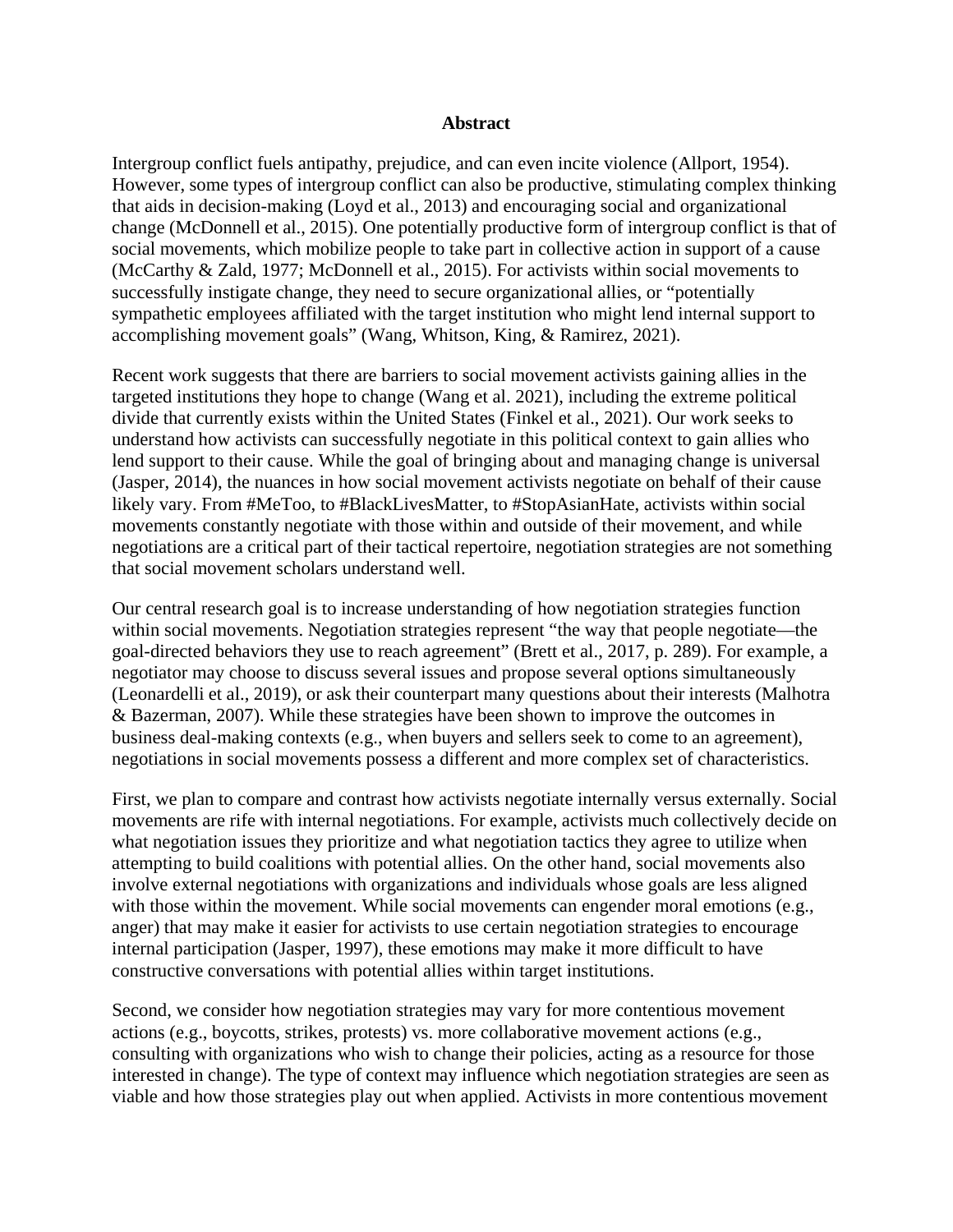actions may be better able to coalesce and organize themselves around key issues, forming stronger and more effective negotiating coalitions (Thompson et al., 2010). In contrast, activists in more collaborative movement actions may be more flexible in the negotiation strategies they use, taking into account more significantly the interests and goals of those they are negotiating with to increase the value and appeal of the offers they make.

To test our key research questions, we will collect twenty qualitative interviews with movement activists to develop our specific hypotheses. We will then conduct experiments to test our hypotheses. We will present our findings at the conference. We hope that our work will allow for a deeper understanding of activist strategy employment by evaluating the negotiation strategies activists use to negotiate internally and recruit allies at target organizations.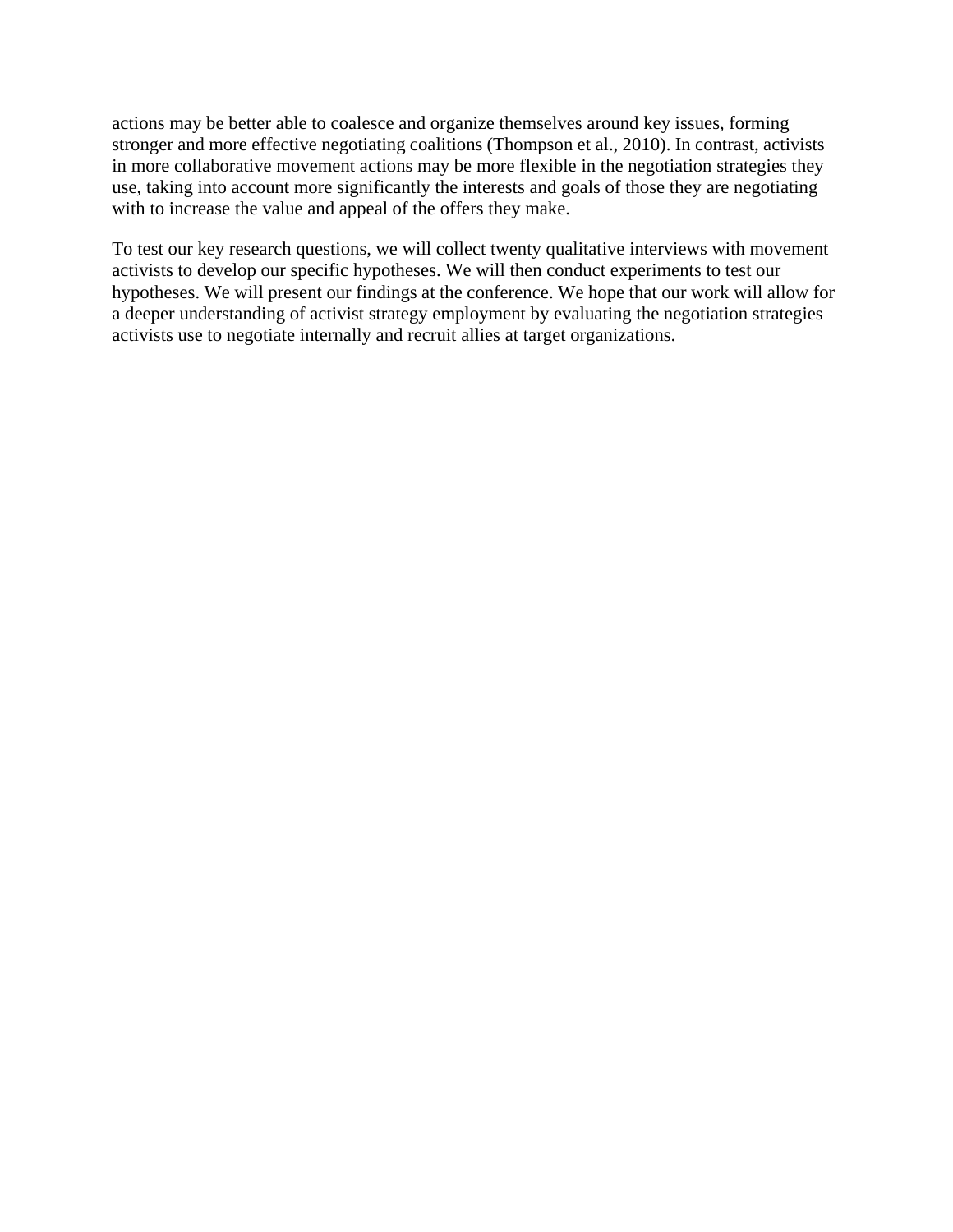## **Bibliography**

#### *Project Statement References*

Allport, G. W. (1954). *The nature of prejudice*. Cambridge, MA: Addison-Wesley.

- Brett, J. M., Gunia, B. C., & Teucher, B. M. (2017). Culture and negotiation strategy: A framework for future research. *Academy of Management Perspectives, 31*(4), 288-308. https://doi.org/10.5465/amp.2015.0195
- Finkel, E. J., Bail, C. A., Cikara, M., Ditto, P. H., Iyengar, S., Klar, S., ... & Druckman, J. N. (2020). Political sectarianism in America. Science, *370*(6516), 533-536.
- Gelfand, M. J., Raver, J. L., Nishii, L., Leslie, L. M., Lun, J., Lim, B. C., Duan, L., Almaliach, A., Ang, S., & Arnadottir, J. (2011). Differences between tight and loose cultures: A 33 nation study. *Science, 332*(6033), 1100-1104. https://doi.org/10.1126/science.1197754
- Hofstede, G. (2011). Dimensionalizing cultures: The Hofstede model in context. *Online Readings in Psychology and Culture, 2*(1). https://doi.org/10.9707/2307-0919.1014
- Huffaker, D. A., Swaab, R., & Diermeier, D. (2011). The language of coalition formation in online multiparty negotiations. *Journal of Language and Social Psychology, 30*(1), 66- 81. https://doi.org/10.1177/0261927x10387102
- Jasper, J. M. (1997). *The art of moral protest: Culture, biography, and creativity in social movements*. Chicago, IL: University of Chicago Press.
- Jasper, J. M. (2014). *Protest: A cultural introduction to social movements*. Hoboken, NJ: John Wiley & Sons.
- Leonardelli, G. J., Gu, J., McRuer, G., Medvec, V. H., & Galinsky, A. D. (2019). Multiple equivalent simultaneous offers (MESOs) reduce the negotiator dilemma: How a choice of first offers increases economic and relational outcomes. *Organizational Behavior and Human Decision Processes, 152*, 64-83. https://doi.org/10.1016/j.obhdp.2019.01.007
- Loyd, D. L., Wang, C. S., Phillips, K. W., & Lount Jr, R. B. (2013). Social category diversity promotes premeeting elaboration: The role of relationship focus. *Organization Science, 24*(3), 757-772. https://doi.org/10.1287/orsc.1120.0761
- Malhotra, D., & Bazerman, M. (2007). *Negotiation genius: How to overcome obstacles and achieve brilliant results at the bargaining table and beyond*. New York, NY: Bantam.
- McCarthy, J. D., & Zald, M. N. (1977). Resource mobilization and social movements: A partial theory. *American Journal of Sociology, 82*(6), 1212-1241. https://doi.org/10.2307/2777934